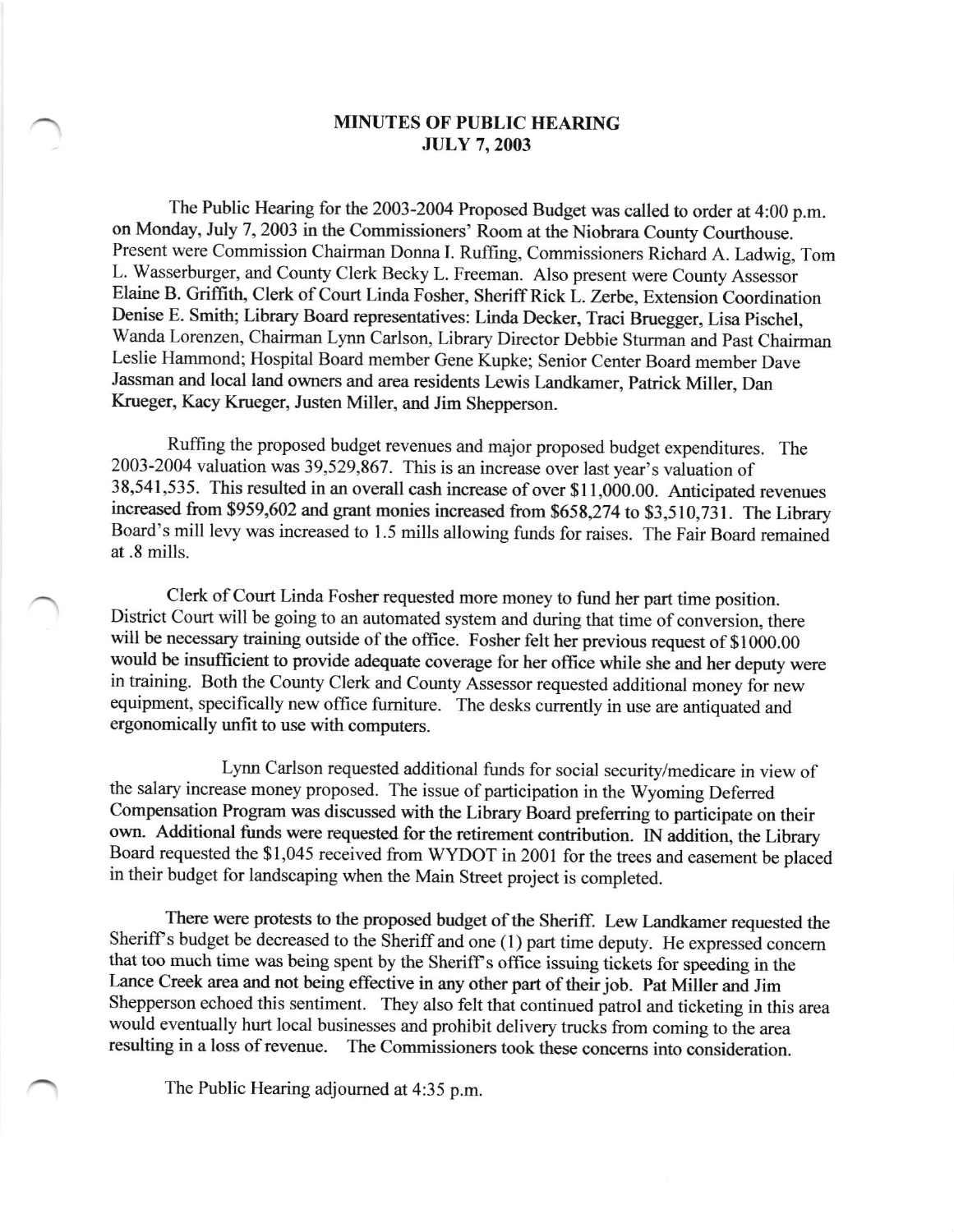## NIOBRARA COUNTY COMMISSIONERS

Jours J. Ruffing

ATTEST:

Becky L. Freeman, Clerk